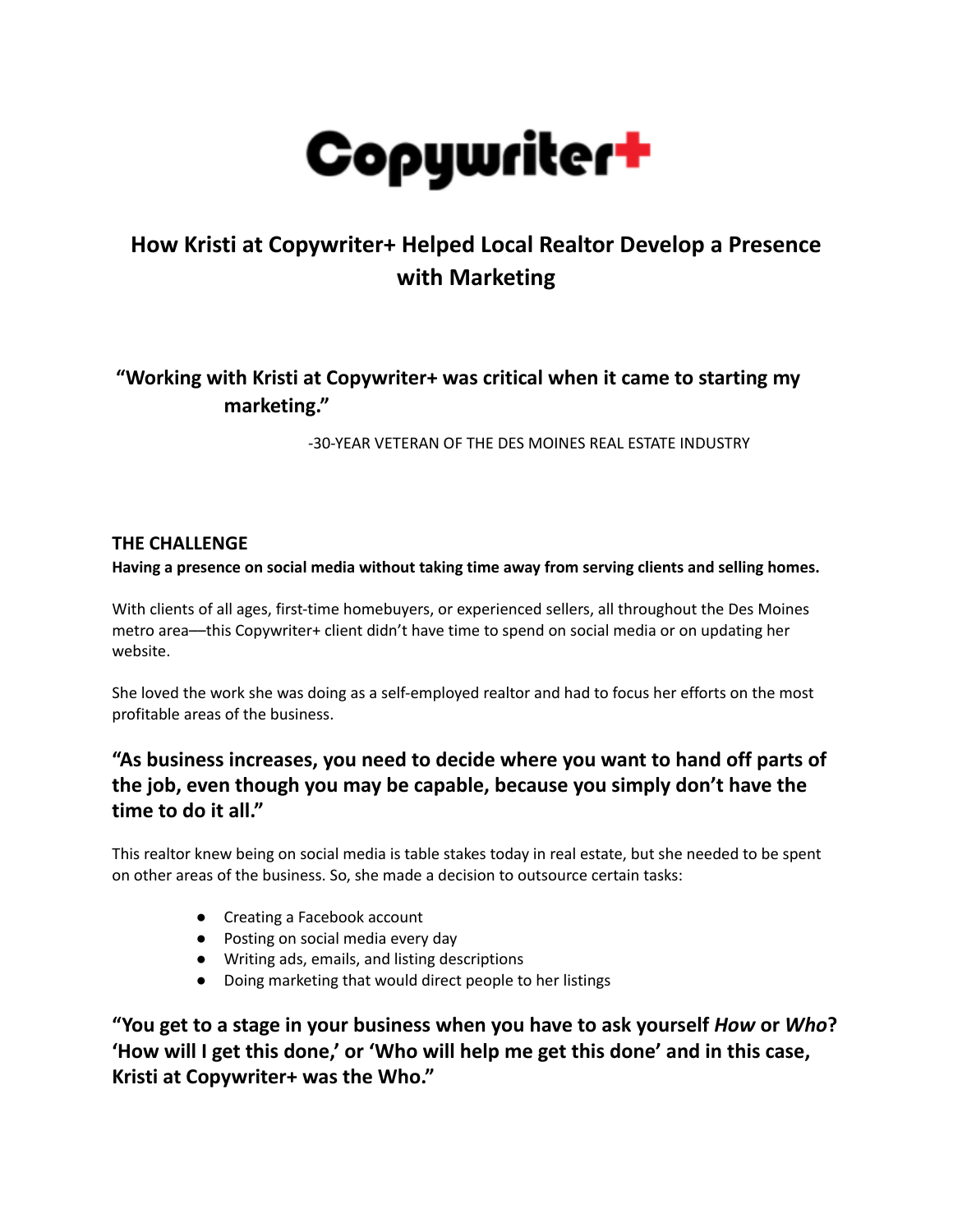### **SUCCESS STORY SNAPSHOT**

A successful Des Moines-area realtor for 30 years, this Copywriter+ client had been growing her own client base via her network and valued referrals.

It was in 2017-when she decided it was time to build an online presence to stay relevant into the future-that she met local copywriter Kristi Kenyon, owner and founder of Copywriter+.

Using her copywriting skills, Kristi helped her client:

- $\bullet$ Create and manage her Facebook and Instagram accounts
- Start growing her social media accounts
- Create brand awareness online

### **THE SOLUTION**

**Tapping into Kristi's copywriting and marketing expertise as well as her knack for understanding who the client was and how she wanted to show up online.**

After meeting virtually and in-person periodically, Kristi's client found her to be friendly and personable. She was clearly someone who would bend over backward for small business owners, non-profits, and the entrepreneurs she loves to work with.

Despite not having years of real estate experience, Kristi was helpful in the social media arena as well as other marketing. She started by getting clarity around the business needs.

Kristi also put on her "buyer hat" and approached the work from a real estate client's perspective. She worked collaboratively with her client's team to make updates to the website that would feature current listings. The handoff afterward was seamless.

### **THE RESULT**

**An online presence that represented this realtor and her business, while she remained focused on clients.**

The best part of working with Kristi was continuing to do what she loved––hosting open houses and meeting with clients––while also being able to say she was on social media and sending emails.

Kristi took the time to dial in on who her client is as a person, her values, the clients she works with, the level of service she wants to provide, even her love of nature.

Although this Copywriter+ client knew the real estate industry had evolved to the point where she needed to be more digital, one of her concerns about hiring someone to manage her online presence was that it wouldn't sound like her. However, Kristi was very observant and the social media posts and emails were a true reflection of this client.

You can always make more money in your business, but you can't make more time. With Kristi's help, her client could buy back time in her business for other priorities with Kristi handling marketing.

**"If you are at that crossroads in your small business or non-profit where things you believe could be valuable to your growth are slipping through the cracks, work with Kristi at Copywriter+. Not only is she talented at**